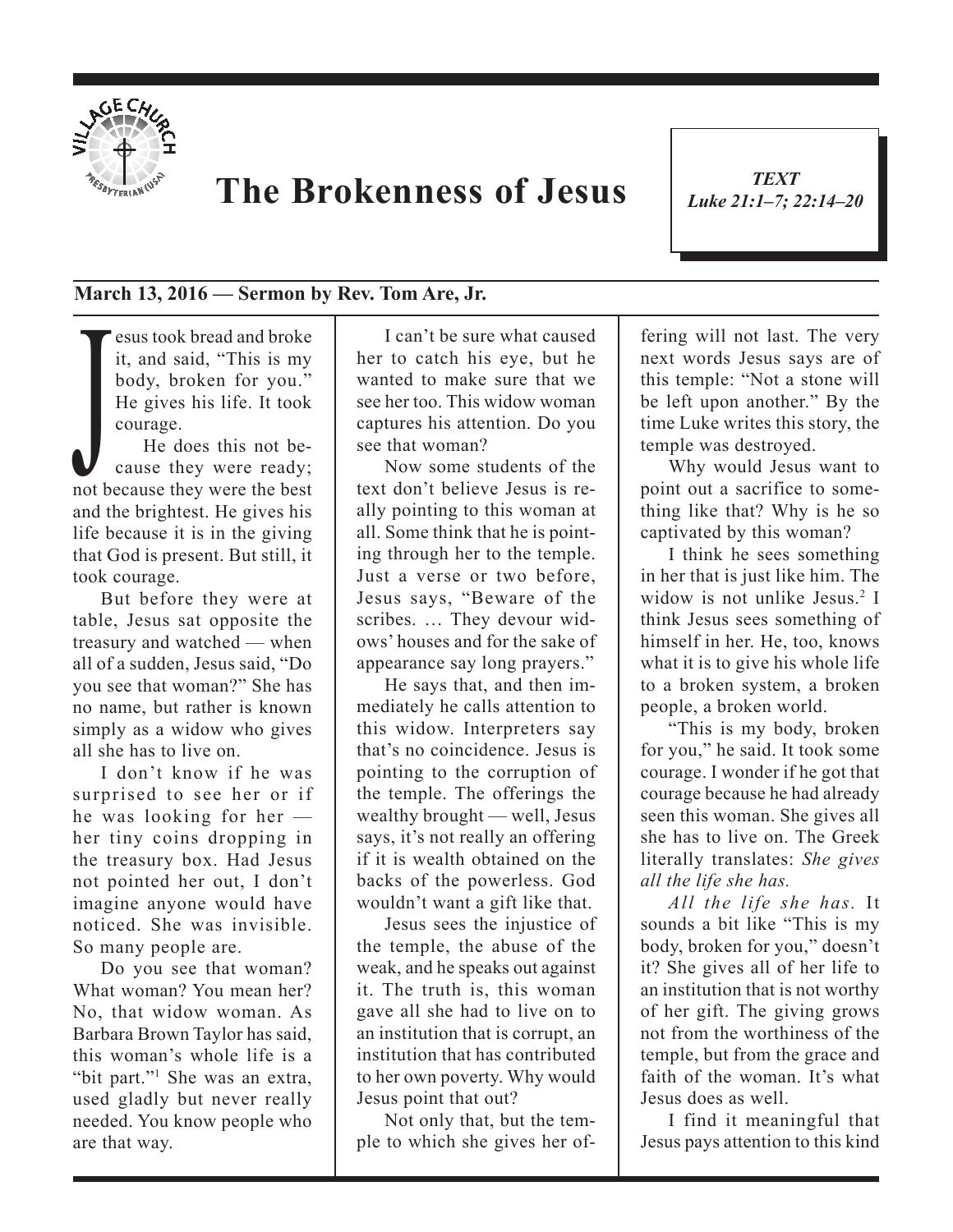2

of sacrifice. He knows about sacrifice, and when he sees it, he can't help but respond. Do you see that? Do you see that woman?

Fran gave birth to Jeffery. When he was born, Fran's husband left her. I don't know for sure, but I imagine it was because Jeffery was too much. He was autistic. Fran worked at a Presbyterian Home as an activities director — organizing trips in the fall to see the leaves, and trips to the beauty shop, and exercise that you could do from your chair. The folks at the Presbyterian Home loved Fran, but it was clear to me that the reason she worked was so she could take care of Jeffery.

Jeffery had no speech, but he cruised the church hallways as if at home. He would be the first in line to get a cookie after worship and sometimes would stand there while he ate four or five cookies. He would sometimes crawl under the tables in fellowship hall. He would bounce in the pews and would get up and walk around the sanctuary when he wanted to.

Every day, Fran was there for Jeffery. The money she made went to make sure Jeffery got his medicines and was able to get to special schools. She ate all her meals with Jeffery. Fran never dated; she never went to movies; she never went out, except on Thursday nights for choir practice. She would bring Jeffery. He seemed to enjoy the music.

If you watched, you would see that Fran gave all her life to Jeffery. She did so that he

might know someone loved him; someone would be faithful to him; that in his brokendown world, maybe he would trust that someone saw him.

When it comes to sacrificing anything for that child, Fran will do it. In her lonely world, she knows that those who save their lives will lose it, and those who lose their lives for his sake will save it.

I am confident that Jesus has gathered the angels and said, "Do you see that woman? We are two of a kind, giving our lives because it is the giving that matters. It counts for something. It counts because it is after God's own heart."

Lynn Bartos<sup>3</sup> is a nurse in Milwaukee. Nursing is hard work. It is hard on both the body and the mind — but sometimes even more so on the heart. After 44 years, she neared retirement and had this nagging question. She wondered if her decades of nursing mattered. She had given her life to nursing people whose names she could not remember — and who would not remember her. What difference did it make?

Lynn struggled with rheumatoid arthritis and found herself as the receiver of nursing care. Last summer, she was treated by a young nurse named Nicole. Nicole was a good nurse.

Over their visits, Lynn learned that when Nicole was a child, she had a life-threatening intestinal problem. As Nicole shared that story, it hit Lynn. Years earlier, Lynn had been Nicole's nurse. For several years, she had nursed this little girl through pain and sickness.

Decades later, they are reunited. Nicole has no memory of those childhood days. She was too young. But she will tell you that there has never been a time when she didn't know she needed to be a nurse.

Lynn doesn't wonder if her life of nursing matters anymore. Lynn is lucky. She got to see that she gave her life to something that matters. Not everyone gets that.

He said, "This is my body, broken for you." They didn't really understand in that moment. Because this is the truth: The power of God's love shows up in this broken world every day. And most of the time, nobody sees it.

*This is my body broken for you.* He gave his life to them — not because they were pure; they weren't. Not because they were the best and the brightest; they weren't. Not because of anything in them, but because of the love that was in him.

We don't see the sacrifices of love like that very often. But that doesn't mean they don't happen. They are there, like with Lynn and my friend Fran. And sometimes with us; we give our lives to something beyond ourselves.

You can probably think of a time when you loved sacrificially like that; a time when you were generous like this, giving your life. And perhaps no one noticed. Perhaps you felt invisible.

It's often that way because this is a broken world. We see